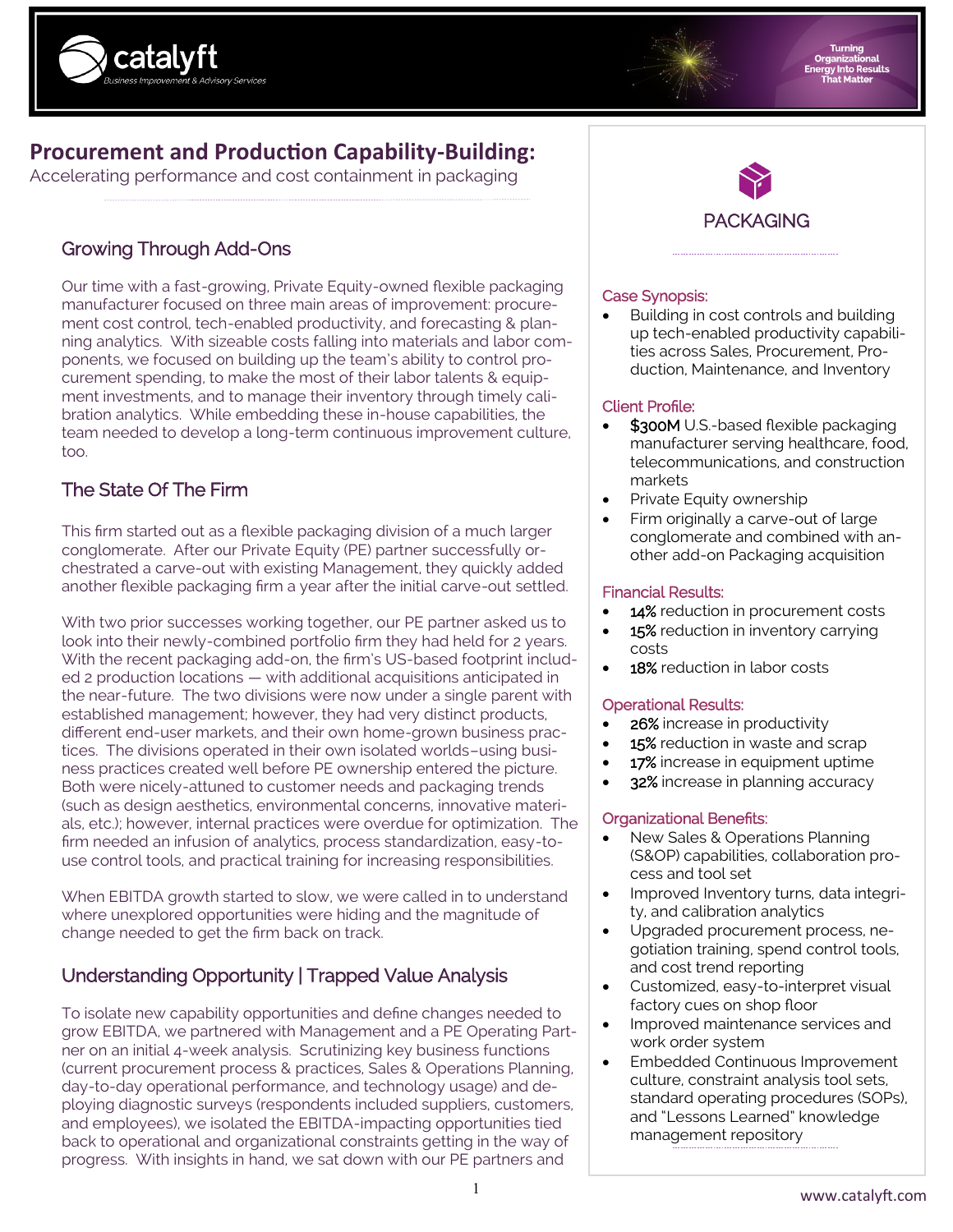Management to design and develop an Implementation Roadmap for accelerating EBITDA growth using the most promising levers surfaced during our Trapped Value Analysis. The collective team agreed this Implementation Roadmap outlined the best chance to accelerate performance in the near-term while building up longer-term organizational capabilities needed to keep paying dividends. With everyone in agreement and rallied around the Implementation Roadmap, we transitioned from analyzing the opportunity to fixing the issues.

# Nagging Legacy Issues

The Trapped Value Analysis uncovered several performance constraints held over from the integration of the two packaging companies. The firm was working with legacy business practices — examples included passive procurement department responsibilities, reactionary maintenance programs, limited operating process standardization, and out-of-date data sets used to manage inventory levels. The team had no formalized Sales & Operations Planning function to tie resource planning and labor scheduling together with increasingly-complicated sales demand. Most departments toiled away daily doing what they've always done — focused on their own understanding of job responsibilities without the benefit of training or any formalized way of sharing successful cost-concession strategies, productivity enhancements, or emerging customer trends amongst the broader team.

While everyone worked within their own bubbles of influence to get the customer orders out, there were coordination and collaboration misses (Sales with Production, Procurement with Production, Inventory Management with Procurement, and Production with Maintenance). Within Production, shift changes produced more questions than they answered. Production schedules were not planned tightly enough to take advantage of equipment changeover opportunities. Machine Utilization averaged less than 50% due to downtime. Meanwhile, Maintenance worked in an ad hoc fashion — wrestling with equipment screaming the loudest or broken down on shift. This "firefighting mode" was crowding out Maintenance Management's capacity to properly develop work instructions for key equipment, provide active support for their team, and even check off the preventative maintenance plans they knew would help them to break out of this exasperating cycle.

### Professionalization Of The Firm

Working collaboratively with Management across 50 weeks, the implementation team designed, developed, and stood up several standardized processes, management controls, new analytical capabilities, and role-specific employee training. Several key operational and organizational levers implemented within the firm included:

#### Sales & Operations Planning (S&OP) Process with Capacity Planning

Tool - As a newly-assimilated firm, the in-house team needed much tighter communication between Sales and Operations to plan for demand, understand customer requirements, schedule orders, sequence products on production lines, and forecast labor & equipment production capacity. Crucial review meetings were structured to ensure the firm sensed demand coming their way, departmental representatives were empowered with newly-defined roles in the S&OP Review, and the team practiced a disciplined approach to navigating demand peaks and troughs with data.



**Packaging** Return On Investment (Historical Avg.)

To match labor and equipment capacity with demand, we developed

2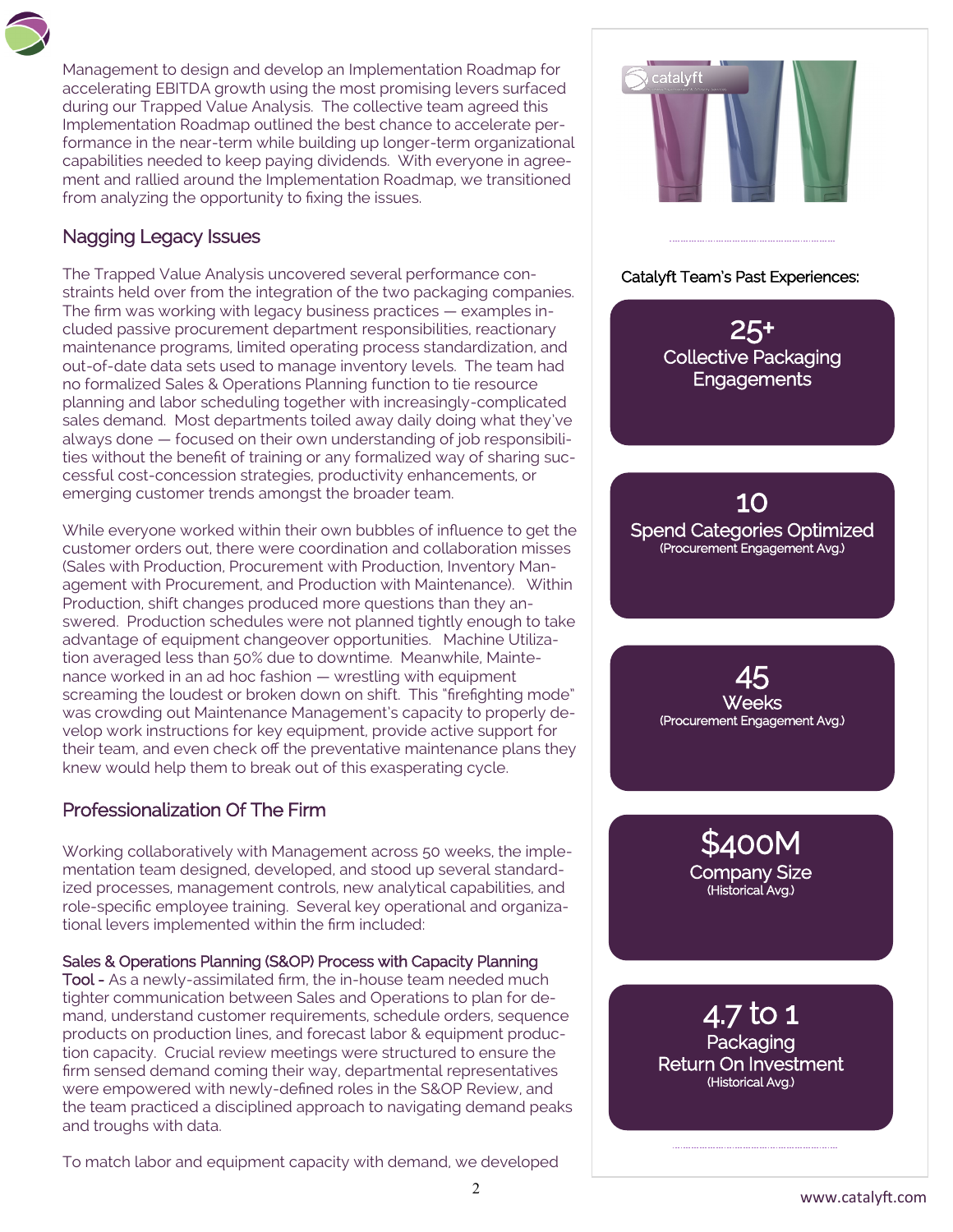an in-house Capacity Planning tool for Management to model resource needs for every shift. This tool was crucial to balancing workloads, scheduling the right amount of talent, and ensuring overtime was planned. The Capacity Planning tool allowed Management to weigh options for every shift, using data, and select balanced crewing levels to meet customer expectations while controlling labor cost.

Procurement Process Optimization - In this engagement, Procurement savings generated the lion's share of the financial benefits and was a crucial component to perpetuating the savings well-beyond our project timeline. The implementation team worked with Procurement — a very dedicated, hard-working but undertrained group — to ensure their incumbent supplier relationships were the most advantageous for the firm. The implementation team focused on 10 key spend categories across 2 savings waves. Transportation modes included: Rail Car, Truckload (TL), Less Than Truckload (LTL), and Maritime Shipping. Through the engagement, the firm developed a standardized spend analysis process with a customized modeling tool, a comprehensive contracts review process with a "Lessons Learned" component to share contract structure insights. Additionally, key supplier surveys were conducted to deeply understand intervening variables influencing Procurement processes (like comprehensive vendor offerings, outside perceptions of the firm, work flow protocols, data exchanges & information snags, and expert ways to tighten up supplier relationships).

The implementation team designed, developed, and conducted a Procurement training program to work in tandem with the firm's nowstandard process and tool sets. The program entailed spending analysis methods, indexing sources, S&OP responsibilities, negotiation training (in-person, on conference calls, and via web meetings), and supplier relationship management parameters (data requests, shared reports, supplier review meeting cadence, and constructive feedback disclosure). Taking the collective lessons within the firm and layering in our own expertise, the engagement empowered the in-house team to contain costs, better understand their influence on spend categories, practice comprehensive negotiation methods, and rely on data-backed insights to drive next steps.

Production and Maintenance Excellence - The firm's path to productivity started with a more robust S&OP process using updated work-totime relationships for labor and equipment capacity modeling. Yet, we all knew it's following through on the plan, course-correcting quickly, and incorporating new insights that truly contained cost. Models must come to life. With production labor comprising the majority of the workforce here, the implementation team worked with Management to provide the shop floor with: a balanced workload, the right level of talent for each shift, KPIs that tied back to their Capacity Planner, just-intime materials staging, and pithy shift change meetings to ensure each supervisory team was properly set up for success.

The implementation team sequenced production work based on takt time (matching the rate of customer demand for packaging orders) rather than on capacity to produce goods. This cut down overproduction problems (wasted space, risk of damages, materials stock-outs, etc.) Another important contributor to improved production flow involved revamping product changeovers. The implementation team applied Single Minute Exchange of Die (SMED) principles to production lines to dial in reasonable time periods needed to switch over production across categories, shared standardized changeover techniques for key equipment, ensured parts and tools were ready-at-hand, and trained the team on the latest changeover optimization techniques.





#### Key Points:

- $\Rightarrow$  Collaboration with Private Equity and Management
- $\Rightarrow$  Extending In-House Team's Reach
- $\Rightarrow$  Trapped Value Analysis Output
- $\Rightarrow$  Implementation Roadmap **Development**
- $\Rightarrow$  Sales & Operations Planning (S&OP) Build-Up
- $\Rightarrow$  Easy-to-Interpret Dashboards
- $\Rightarrow$  Production and Maintenance **Excellence**
- $\Rightarrow$  Procurement Capability **Professionalization**
- $\Rightarrow$  Analytics-Based Inventory **Control**
- $\Rightarrow$  Continuous Improvement **Cultivation**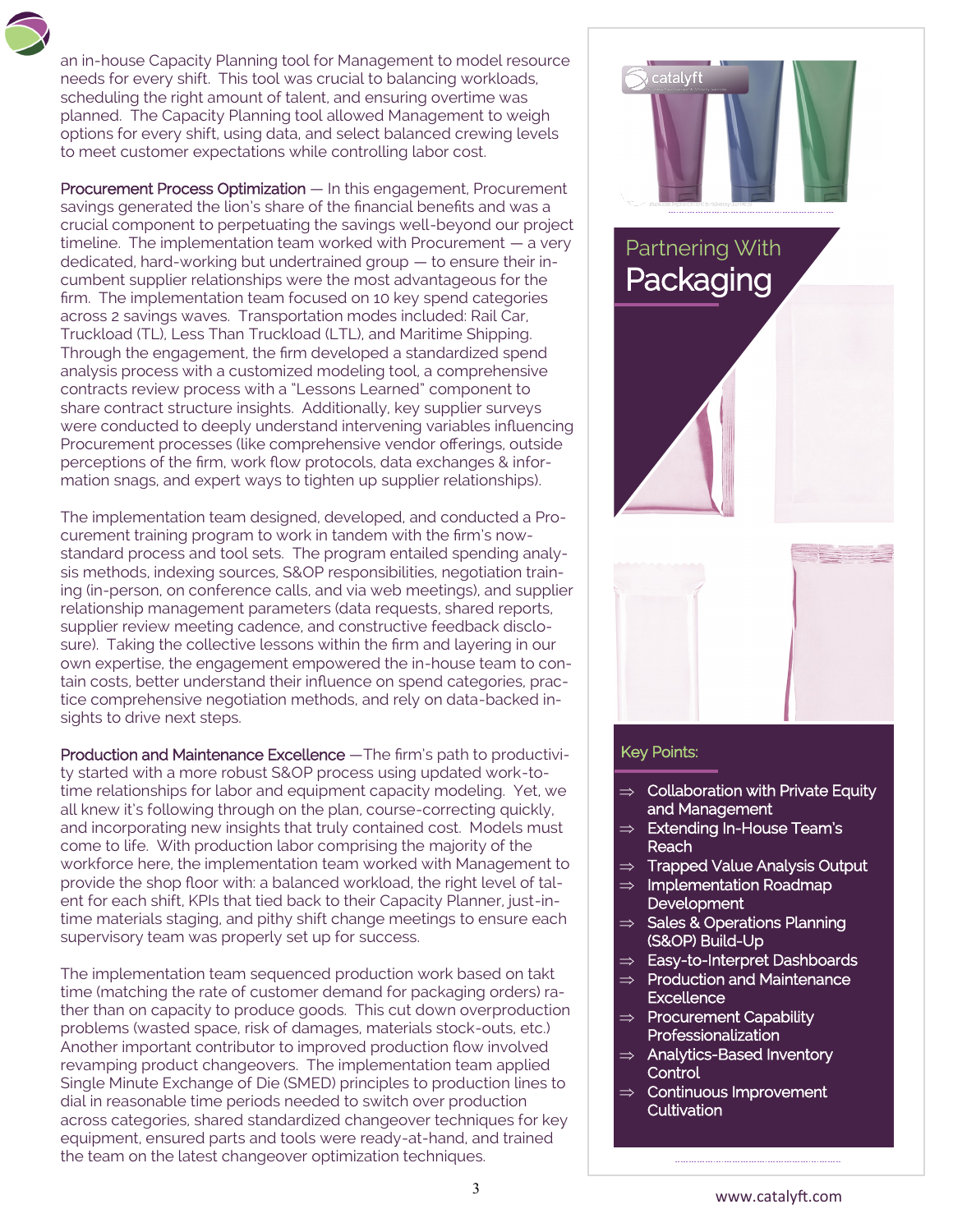Due to heavy use of equipment with all the permutations of machine settings, Maintenance was heavily involved with implementing these new changeover techniques. Yet, their influence on increasing uptime and machine utilization did not stop there. With Maintenance, the implementation team developed easy-to-update downtime logs for key equipment to capture slowdown and breakdown patterns. In addition to increased uptime, the logs helped with allocation of the Maintenance team's time, more efficient and effective Preventative Maintenance (PM) work scheduling, and more proactive Continuous Improvement efforts built into day-to-day performance. Additionally, the implementation team enacted a more practical work order process incorporating updated work estimates, simplified work instructions, more useful maintenance trend analysis, and specific tactical maintenance supervisory training. Production and Maintenance interactions took on a more productive, respectful tone. Uptime improved.

Analytics-Based Inventory Control - With Procurement, Sales, Operations, and Maintenance practicing on working in synchronicity, the implementation team tackled several inventory control opportunities. While Inventory Management had a tight control on finished goods and an improving grip on work-in-process (WIP), they needed a better handle on materials (aluminum foil, paperboard, laminates, coatings, colorants, etc.) and accessories (caps, labels, shipping boxes, etc.). Focusing on aligning inventory control parameters with customer demand, the implementation team developed Economic Order Quantity (EOQ) formulas for key materials and accessories where applicable—including minimum / maximum inventory control limits and reorder points. By establishing and testing a custom EOQ technique, the firm improved inventory holding cost consciousness (components included storing costs, damaged goods costs, additional moving labor costs, and security costs). Additionally, inventory-related KPIs and easy-to-interpret, visual inventory signals were displayed at key workstations. These changes ensured risks surfaced quickly and Management took actions shortly thereafter to minimize cost escalation.

### The Results

Through our collaboration (comprised of a 4-week Trapped Value Analysis followed by a 50-week Implementation Engagement), this packaging firm generated a 14% reduction in procurement costs over baseline, a 15% reduction in inventory holding costs, and 18% reduction in labor costs (fully-loaded wage rates and overtime) supported by strengthened labor and equipment productivity increases trending at 26% improvement over baseline.

More importantly, the Packaging firm now had the standardized processes, customized tool sets, and a highly-coordinated, professionalized team spanning across Sales, Procurement, Production, Maintenance, and Inventory Management. Data analysis, hypothesis testing, and agile implementation techniques were woven into the team's "day job". Rather than thinking of Continuous Improvement as a series of isolated, special events, the in-house team developed a healthy mentality for impacting Continuous Improvement in their everyday decision -making and normal course of managing the firm.

Considering operating indicators and financial results, we knew the engagement was successful. Yet, the most powerful proof was the fact that the in-house team took their newly-developed capabilities and continued to build upon them — after the implementation team had moved on — finding ways to get better well-beyond our time together.



#### Our Way of Collaborating :

### **Identify**

2-4 meetings at no cost

- Discussion of issues
- Alignment around probable causes
- Framing of analysis scope

### **Qualify**

.

3-6 weeks at cost

- Qualify opportunities with Operational Due Diligence (ODD)
- Quantify anticipated results
- Initial engagement design
- Key meetings: Launch, Opportunity Review, Solution Review, and Final Framing of analysis scope

#### **Modify**



- 4-8 months Final engagement design
- Execution of engagement design
- Realization & measurement of results
- Ownership & sustainability

#### Office Locations :

C<br>Z

こ<br>こ

 $\frac{\mathbf{A}}{\mathbf{\Sigma}}$ 

SFO

TOR

One World Trade Center Suite 8500 New York, NY 10007 212 220 3897

444 West Lake Street Suite 1700 Chicago, IL 60606 312 260 9907

200 South Biscayne Blvd Suite 2790 Miami, FL 33131 305 925 8112

101 California Street Suite 2710 San Francisco, CA 94111 415 636 7999

20 Bay Street 11th Floor Toronto, ON M5J 2N8 647 725 9662